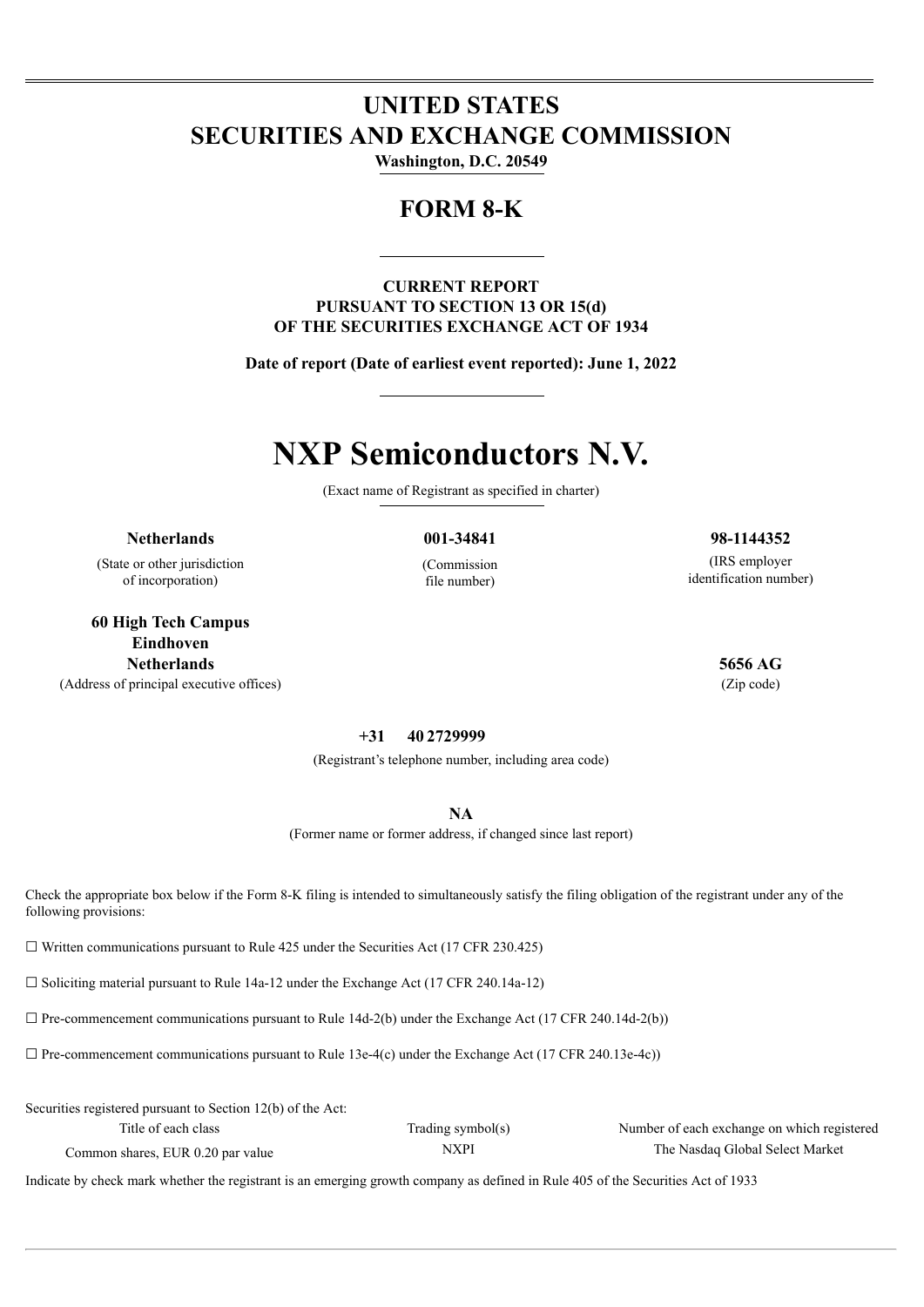## Emerging growth company □

If an emerging growth company, indicate by check mark if the registrant has elected not to use the extended transition period for complying with any new or revised financial accounting standards provided pursuant to Section 13(a) of the Exchange Act  $□$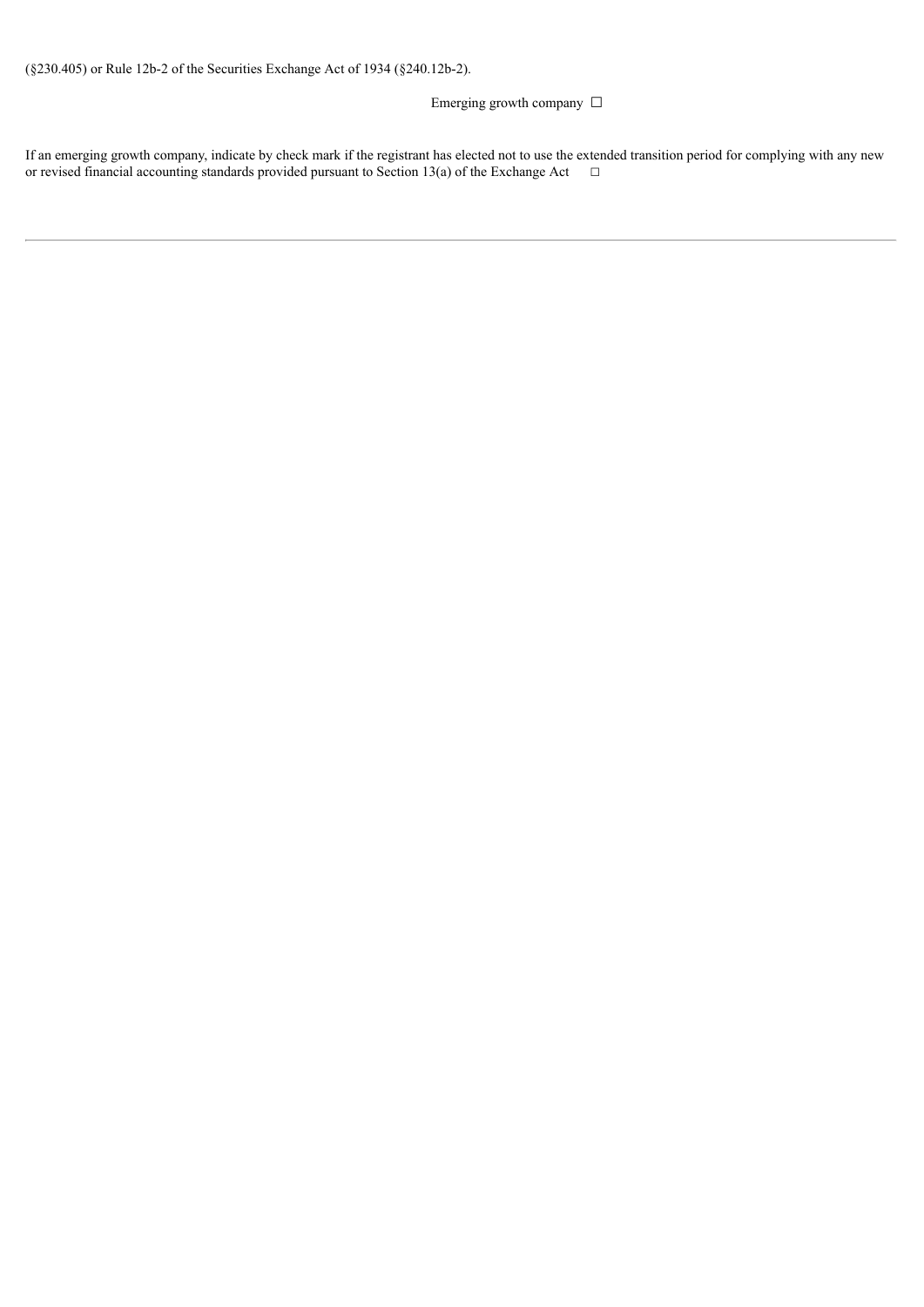#### **Item 5.07 Submission of Matters to a Vote of Security Holders.**

NXP Semiconductors N.V. (the "Company") announced the results of its 2022 annual general meeting of shareholders held on June 1, 2022.

The Annual General Meeting of Shareholders voted upon the following resolutions:

| 1. Adoption of the 2021 statutory annual accounts |                |         |                         |
|---------------------------------------------------|----------------|---------|-------------------------|
| For                                               | <b>Against</b> | Abstain | <b>Broker Non-Votes</b> |
| 216.754.120                                       | 88.993         | 696.981 | 14.223.347              |

2. Discharge the members of the Company's Board of Directors (the "Board") for their responsibilities in the financial year ended December 31, 2021

| For         | <b>Against</b> | <b>Abstain</b> | <b>Broker Non-Votes</b> |
|-------------|----------------|----------------|-------------------------|
| 230,450,417 | 537,221        | 775.803        | ___                     |

3a. Re-appointment of Mr. Kurt Sievers as executive director with effect from June 1, 2022

| For         | <b>Against</b> | Abstain | <b>Broker Non-Votes</b> |
|-------------|----------------|---------|-------------------------|
| 217,069,829 | 374.478        | 95,787  | 14,223,347              |

3b. Re-appointment of Sir Peter Bonfield as non-executive director with effect from June 1, 2022

| For         | <b>Against</b> | Abstain | <b>Broker Non-Votes</b> |
|-------------|----------------|---------|-------------------------|
| 201,441,816 | 15,994,559     | 103,719 | 14,223,347              |

3c. Re-appointment of Ms. Annette Clayton as non-executive director with effect from June 1, 2022

| For         | <b>Against</b> | Abstain | <b>Broker Non-Votes</b> |
|-------------|----------------|---------|-------------------------|
| 209,839,395 | 7,601,615      | 99,084  | 14,223,347              |

3d. Re-appointment of Mr. Anthony Foxx as non-executive director with effect from June 1, 2022

| <u>For</u>  | <b>Against</b> | Abstain | <b>Broker Non-Votes</b> |
|-------------|----------------|---------|-------------------------|
| 215,699,218 | 1,730,727      | 110,149 | 14,223,347              |

3e. Appointment of Chunyuan Gu as non-executive director with effect from June 1, 2022

| <u>For</u>  | <b>Against</b> | Abstain | <b>Broker Non-Votes</b> |
|-------------|----------------|---------|-------------------------|
| 217,070,886 | 360.090        | 109,118 | 14,223,347              |

3f. Re-appointment of Ms. Lena Olving as non-executive director with effect from June 1, 2022

| For<br>____ | <b>Against</b> | Abstain | <b>Broker Non-Votes</b> |
|-------------|----------------|---------|-------------------------|
| 213,326,606 | 4,110,583      | 102,905 | 14,223,347              |

3g. Re-appointment of Ms. Julie Southern as non-executive director with effect from June 1, 2022

| For         | <b>Against</b> | Abstain | <b>Broker Non-Votes</b> |
|-------------|----------------|---------|-------------------------|
| 200,808,271 | 16,626,633     | 105,190 | 14,223,347              |

3h. Re-appointment of Ms. Jasmin Staiblin as non-executive director with effect from June 1, 2022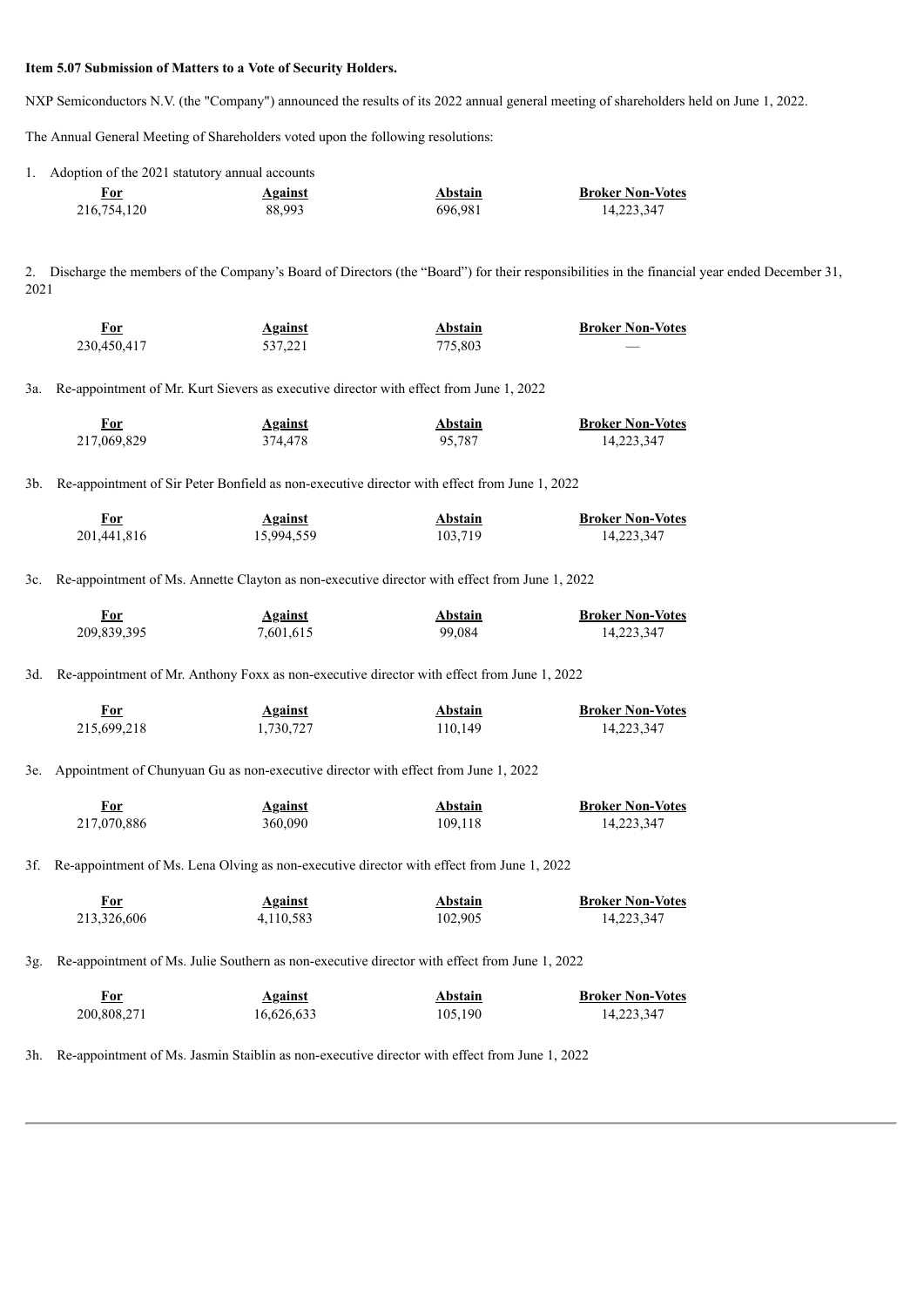|     | For                                                                                            | <b>Against</b>                                                                                      | <b>Abstain</b> | <b>Broker Non-Votes</b>                                                                                                                |  |  |
|-----|------------------------------------------------------------------------------------------------|-----------------------------------------------------------------------------------------------------|----------------|----------------------------------------------------------------------------------------------------------------------------------------|--|--|
|     | 211,819,531                                                                                    | 5,615,462                                                                                           | 105,101        | 14,223,347                                                                                                                             |  |  |
|     |                                                                                                |                                                                                                     |                |                                                                                                                                        |  |  |
| 3i. | Re-appointment of Mr. Gregory L. Summe as non-executive director with effect from June 1, 2022 |                                                                                                     |                |                                                                                                                                        |  |  |
|     |                                                                                                |                                                                                                     |                |                                                                                                                                        |  |  |
|     | <b>For</b>                                                                                     | <b>Against</b>                                                                                      | <b>Abstain</b> | <b>Broker Non-Votes</b>                                                                                                                |  |  |
|     | 213,229,822                                                                                    | 4,200,134                                                                                           | 110,138        | 14,223,347                                                                                                                             |  |  |
| 3j. |                                                                                                | Re-appointment of Mr. Karl-Henrik Sundström as non-executive director with effect from June 1, 2022 |                |                                                                                                                                        |  |  |
|     |                                                                                                |                                                                                                     |                |                                                                                                                                        |  |  |
|     | <b>For</b>                                                                                     | <b>Against</b>                                                                                      | <b>Abstain</b> | <b>Broker Non-Votes</b>                                                                                                                |  |  |
|     | 209,206,905                                                                                    | 8,228,324                                                                                           | 104,865        | 14,223,347                                                                                                                             |  |  |
|     |                                                                                                |                                                                                                     |                |                                                                                                                                        |  |  |
| 4.  |                                                                                                |                                                                                                     |                | Authorization of the Board to issue ordinary shares of the Company ("ordinary shares") and grant rights to acquire ordinary shares     |  |  |
|     |                                                                                                |                                                                                                     |                |                                                                                                                                        |  |  |
|     | <b>For</b>                                                                                     | <b>Against</b>                                                                                      | <b>Abstain</b> | <b>Broker Non-Votes</b>                                                                                                                |  |  |
|     | 230,943,081                                                                                    | 775,613                                                                                             | 44,747         |                                                                                                                                        |  |  |
|     |                                                                                                |                                                                                                     | $%$ OF         |                                                                                                                                        |  |  |
|     |                                                                                                |                                                                                                     |                |                                                                                                                                        |  |  |
| 5.  |                                                                                                |                                                                                                     |                | Authorization of the Board to restrict or exclude pre-emption rights accruing in connection with an issue of shares or grant of rights |  |  |
|     | <b>For</b>                                                                                     | <b>Against</b>                                                                                      | <b>Abstain</b> | <b>Broker Non-Votes</b>                                                                                                                |  |  |
|     | 229,351,487                                                                                    | 2,334,410                                                                                           | 77,544         |                                                                                                                                        |  |  |
|     |                                                                                                |                                                                                                     |                |                                                                                                                                        |  |  |
| 6.  |                                                                                                | Authorization of the Board to repurchase ordinary shares                                            |                |                                                                                                                                        |  |  |
|     |                                                                                                |                                                                                                     |                |                                                                                                                                        |  |  |
|     | <b>For</b>                                                                                     | <b>Against</b>                                                                                      | Abstain        | <b>Broker Non-Votes</b>                                                                                                                |  |  |
|     | 230,683,826                                                                                    | 575,555                                                                                             | 504,060        |                                                                                                                                        |  |  |
|     |                                                                                                |                                                                                                     |                |                                                                                                                                        |  |  |
|     |                                                                                                |                                                                                                     |                |                                                                                                                                        |  |  |
| 7.  | Authorization of the Board to cancel ordinary shares held or to be acquired by the Company     |                                                                                                     |                |                                                                                                                                        |  |  |
|     | <b>For</b>                                                                                     | <b>Against</b>                                                                                      | <b>Abstain</b> | <b>Broker Non-Votes</b>                                                                                                                |  |  |
|     | 231,511,204                                                                                    | 202,754                                                                                             | 49,483         |                                                                                                                                        |  |  |
|     |                                                                                                |                                                                                                     |                |                                                                                                                                        |  |  |
|     |                                                                                                | 8. Approval on a non-binding, advisory basis of the compensation of our Named Executive Officers    |                |                                                                                                                                        |  |  |
|     |                                                                                                |                                                                                                     |                |                                                                                                                                        |  |  |

| <u>For</u>  | <b>Against</b> | Abstain | <b>Broker Non-Votes</b> |
|-------------|----------------|---------|-------------------------|
| 199,467,478 | 17,925,178     | 147,438 | 14,223,347              |

## **Item 8.01 Other Events.**

On June 2, 2022, the Board approved the payment of an interim dividend of \$0.845 per ordinary share for the second quarter of 2022. The interim dividend will be paid on July 6, 2022 to shareholders of record as of June 15, 2022.

A copy of the Company's press release announcing the dividend payment is attached as Exhibit 99.1 to this Current Report on Form 8-K, and is incorporated by reference herein.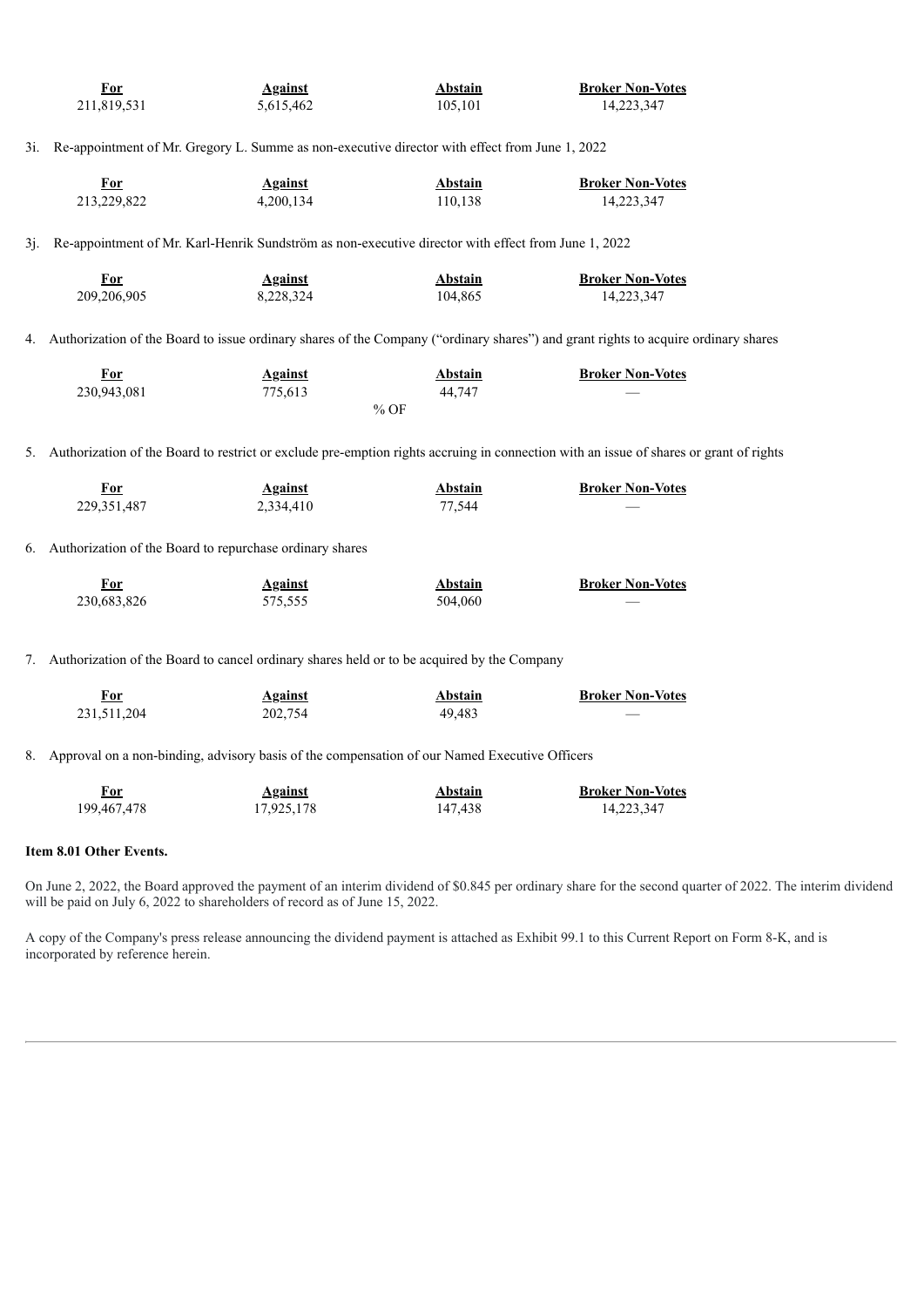## (d) Exhibits

99.1 Press release dated June 2, 2022 entitled: "NXP [Semiconductors](#page-6-0) Announces Quarterly Dividend". 104 Cover Page Interactive Data File (formatted as Inline XBRL).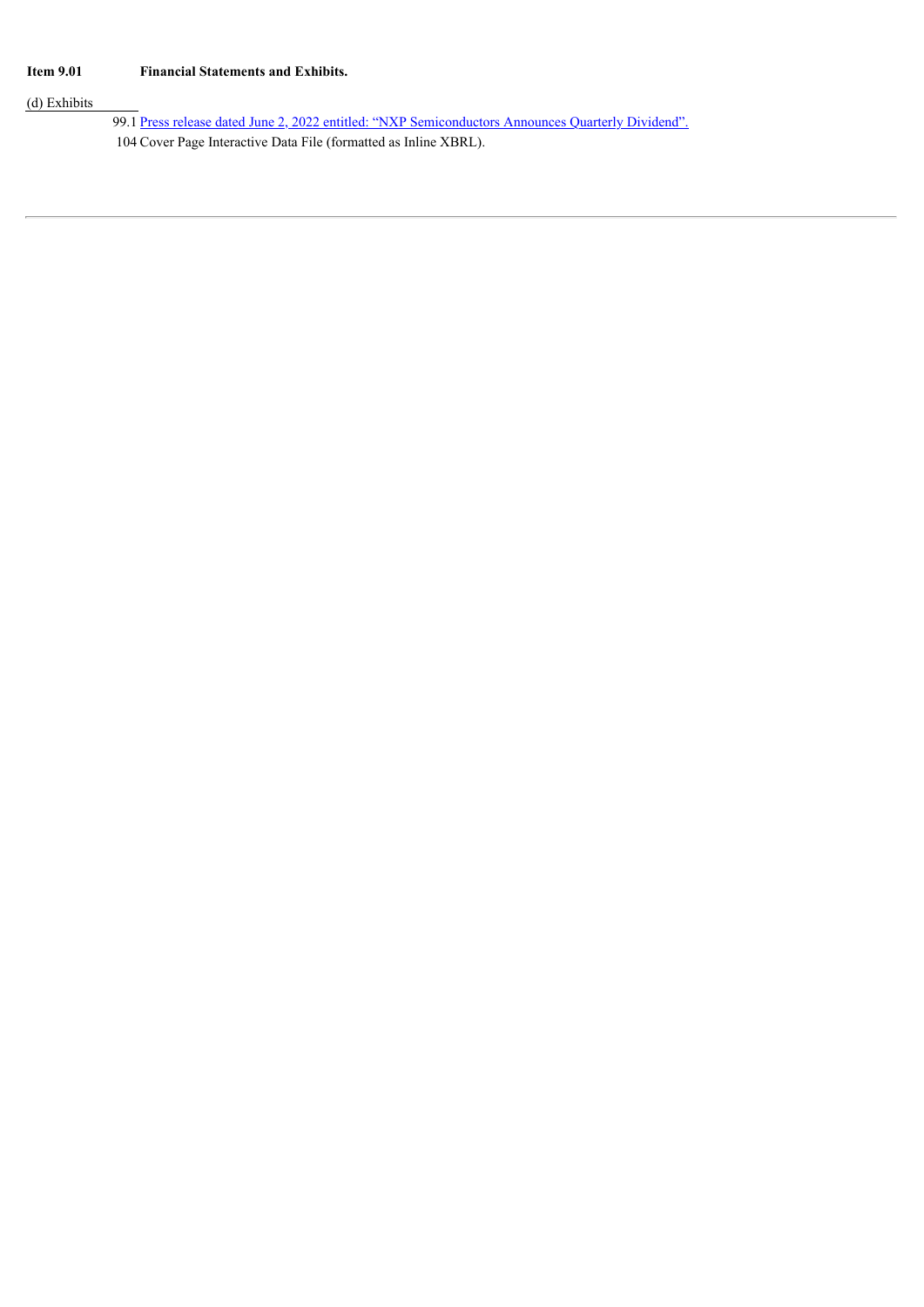#### **SIGNATURES**

Pursuant to the requirements of the Securities Exchange Act of 1934, the registrant has duly caused this report to be signed on its behalf by the undersigned hereunto duly authorized.

### **NXP Semiconductors N.V.**

By: /s/ Timothy Shelhamer Name: Timothy Shelhamer Title: VP and Chief Corporate Counsel

Date: June 2, 2022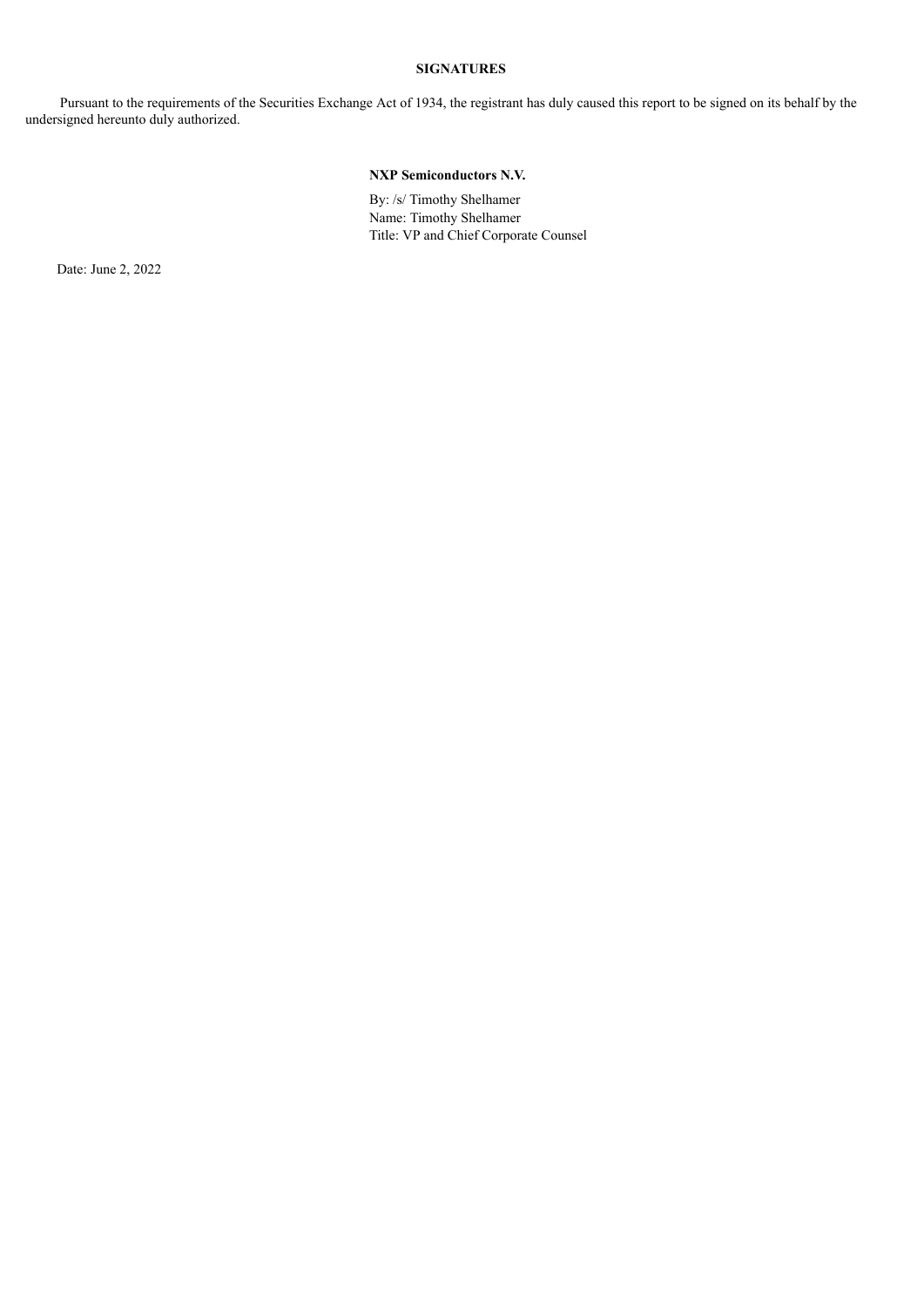<span id="page-6-0"></span>

## **NXP Semiconductors Announces Quarterly Dividend**

**EINDHOVEN, The Netherlands, June 2, 2022** – As part of its ongoing capital return program, NXP Semiconductors N.V. (NASDAQ: NXPI) today announced that its board of directors has approved the payment of an interim dividend. The actions are based on the continued and significant strength of the NXP capital structure, and the board's confidence in the company's ability to drive long-term growth and strong cash flow.

The board of directors has approved the payment of an interim dividend of \$0.845 per ordinary share for the second quarter of 2022. The interim dividend will be paid in cash on July 6, 2022 to shareholders of record as of June 15, 2022.

### **Taxation – Cash Dividends**

Cash dividends will be subject to the deduction of Dutch dividend withholding tax at the rate of 15 percent, which may be reduced in certain circumstances. Non-Dutch resident shareholders, depending on their circumstances, may be entitled to a full or partial refund of Dutch dividend withholding tax. If you are uncertain as to the tax treatment of any dividends, consult your tax advisor.

### **About NXP Semiconductors**

NXP Semiconductors N.V. (NASDAQ: NXPI) enables a smarter, safer and more sustainable world through innovation. As a world leader in secure connectivity solutions for embedded applications, NXP is pushing boundaries in the automotive, industrial & IoT, mobile, and communication infrastructure markets. Built on more than 60 years of combined experience and expertise, the company has approximately 31,000 employees in more than 30 countries and posted revenue of \$11.06 billion in 2021. Find out more at www.nxp.com.

#### **Forward-looking Statements**

This document includes forward-looking statements which include statements regarding NXP's interim dividend for the second quarter of 2022 and financial condition, as well as any other statements which are not historical facts. By their nature, forward-looking statements are subject to numerous factors, risks and uncertainties that could cause actual outcomes and results to be materially different from those projected. These factors, risks and uncertainties include the following: market demand and semiconductor industry conditions; our ability to successfully introduce new technologies and products; the demand for the goods into which NXP's products are incorporated; potential impacts of the COVID-19 pandemic; trade disputes between the U.S. and China, potential increase of barriers to international trade and resulting disruptions to NXP's established supply chains; the ability to generate sufficient cash, raise sufficient capital or refinance corporate debt at or before maturity to meet both NXP's debt service and research and development and capital investment requirements; our ability to accurately estimate demand and match our production capacity accordingly or obtain supplies from third-party producers to meet demand; our access to production capacity from third-party outsourcing partners, and any events that might affect their business or NXP's relationship with them; our ability to secure adequate and timely supply of equipment and materials from suppliers; our ability to avoid operational problems and product defects and, if such issues were to arise, to correct them quickly; our ability to form strategic partnerships and joint ventures and to successfully cooperate with our alliance partners; our ability to win competitive bid selection processes; our ability to develop products for use in customers' equipment and products; the ability to successfully hire and retain key management and senior product engineers; the invasion of Ukraine by Russia and resulting regional

1